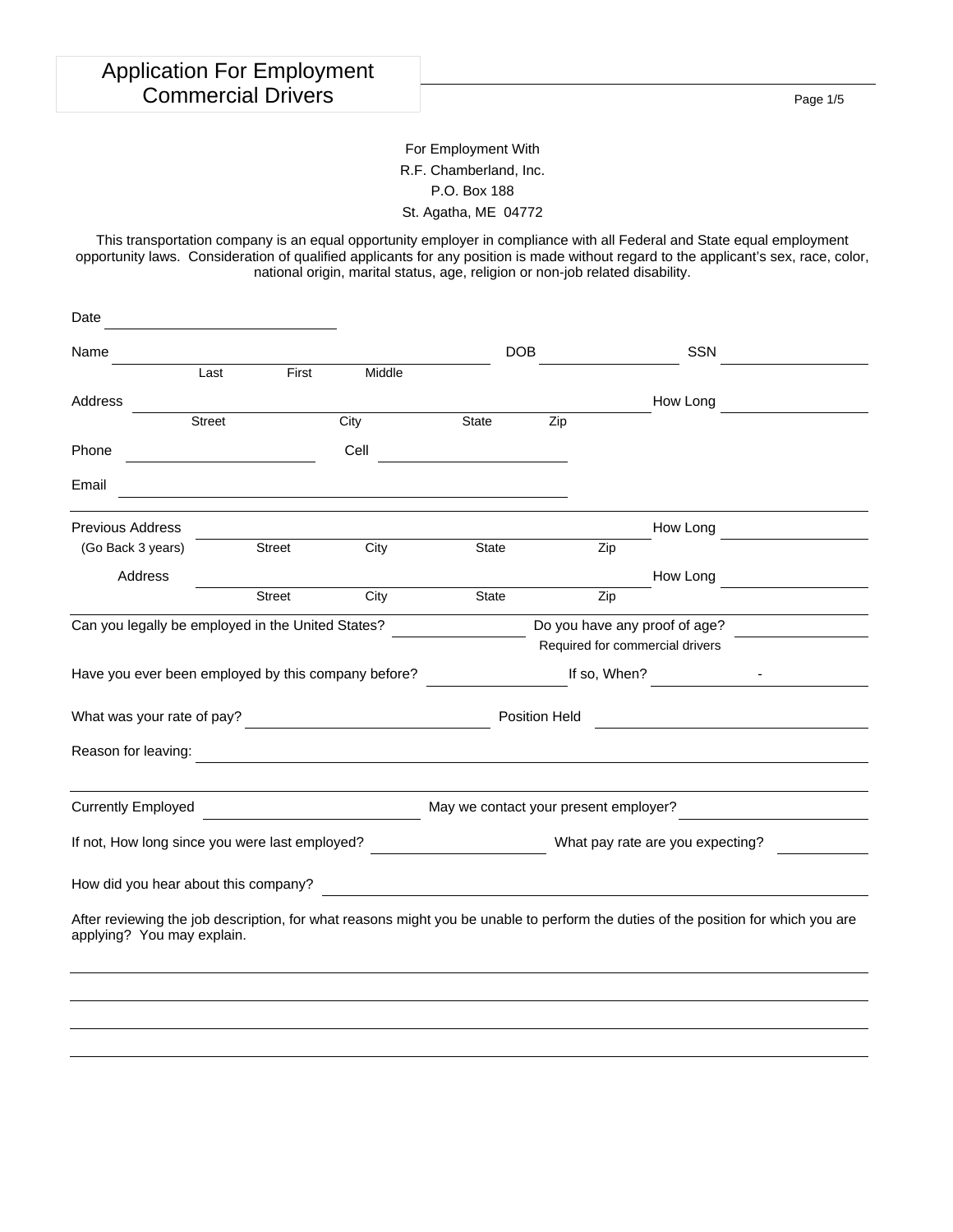## Employment History Past 10 Years Page 2/5

Please give the following information regarding your current and previous employers. Start with the most recent. Use additional sheets if necessary and please explain any employment gaps.

| Employer:                                     | Contact:                                                                                                                                                                                                                               | Phone:                                               |
|-----------------------------------------------|----------------------------------------------------------------------------------------------------------------------------------------------------------------------------------------------------------------------------------------|------------------------------------------------------|
| Date:<br>From:                                | Address:                                                                                                                                                                                                                               |                                                      |
| To:<br>$1$ $1$                                | State:<br>City:                                                                                                                                                                                                                        | Zip:                                                 |
| Position:                                     | Reason for Leaving:                                                                                                                                                                                                                    |                                                      |
| Salary:                                       | Were you subject to the FMCSRs while employed?<br>Was your job designated as a safety sensitive function in any DOT regulated mode subject<br>to alcohol and controlled substances testing requirements as required by 49 CFR Part 40? | $\n  No\n$<br>$\Box$ Yes<br><b>Yes</b><br><b>TNo</b> |
| Employer:                                     | Contact:                                                                                                                                                                                                                               | Phone:                                               |
| Date:<br>From:<br>$\frac{1}{2}$ $\frac{1}{2}$ | Address:<br>the control of the control of the control of                                                                                                                                                                               |                                                      |
| To:                                           | City:                                                                                                                                                                                                                                  | State:<br>Zip:                                       |
| Position:                                     | Reason for Leaving:                                                                                                                                                                                                                    |                                                      |
| Salary:                                       | Were you subject to the FMCSRs while employed?                                                                                                                                                                                         | No<br>  Yes                                          |
|                                               | Was your job designated as a safety sensitive function in any DOT regulated mode subject<br>to alcohol and controlled substances testing requirements as required by 49 CFR Part 40?                                                   | <b>Yes</b><br><b>No</b>                              |
| Employer:                                     | Contact:                                                                                                                                                                                                                               | Phone:                                               |
| Date:<br>From:                                | Address:                                                                                                                                                                                                                               |                                                      |
| To:                                           | City:<br><u> 1990 - Jan James James Jan James James James James James James James James James James James James James James</u>                                                                                                        | State:<br>Zip:                                       |
| Position:                                     | Reason for Leaving:                                                                                                                                                                                                                    |                                                      |
| Salary:<br><u> 1980 - Jan Barbara Barbara</u> | Were you subject to the FMCSRs while employed?                                                                                                                                                                                         | $\overline{\phantom{a}}$ No<br>$\Box$ Yes            |
|                                               | Was your job designated as a safety sensitive function in any DOT regulated mode subject<br>to alcohol and controlled substances testing requirements as required by 49 CFR Part 40?                                                   | <b>Yes</b><br><b>No</b>                              |
| Employer:                                     | Contact:                                                                                                                                                                                                                               | Phone:                                               |
| Date:<br>From:                                | Address:                                                                                                                                                                                                                               |                                                      |
| $\frac{1}{2}$<br>To:                          | City:<br><u> 1990 - Johann Barbara, martin d</u><br>State:                                                                                                                                                                             | Zip:                                                 |
| Position:                                     | Reason for Leaving:                                                                                                                                                                                                                    |                                                      |
| Salary:                                       | Were you subject to the FMCSRs while employed?                                                                                                                                                                                         | $\mathsf{\neg}$ Yes<br>- INo                         |
|                                               | Was your job designated as a safety sensitive function in any DOT regulated mode subject<br>to alcohol and controlled substances testing requirements as required by 49 CFR Part 40?                                                   | <b>IYes</b><br><b>No</b>                             |

Please use this space for comments, additional information, or to explain periods of time between employers.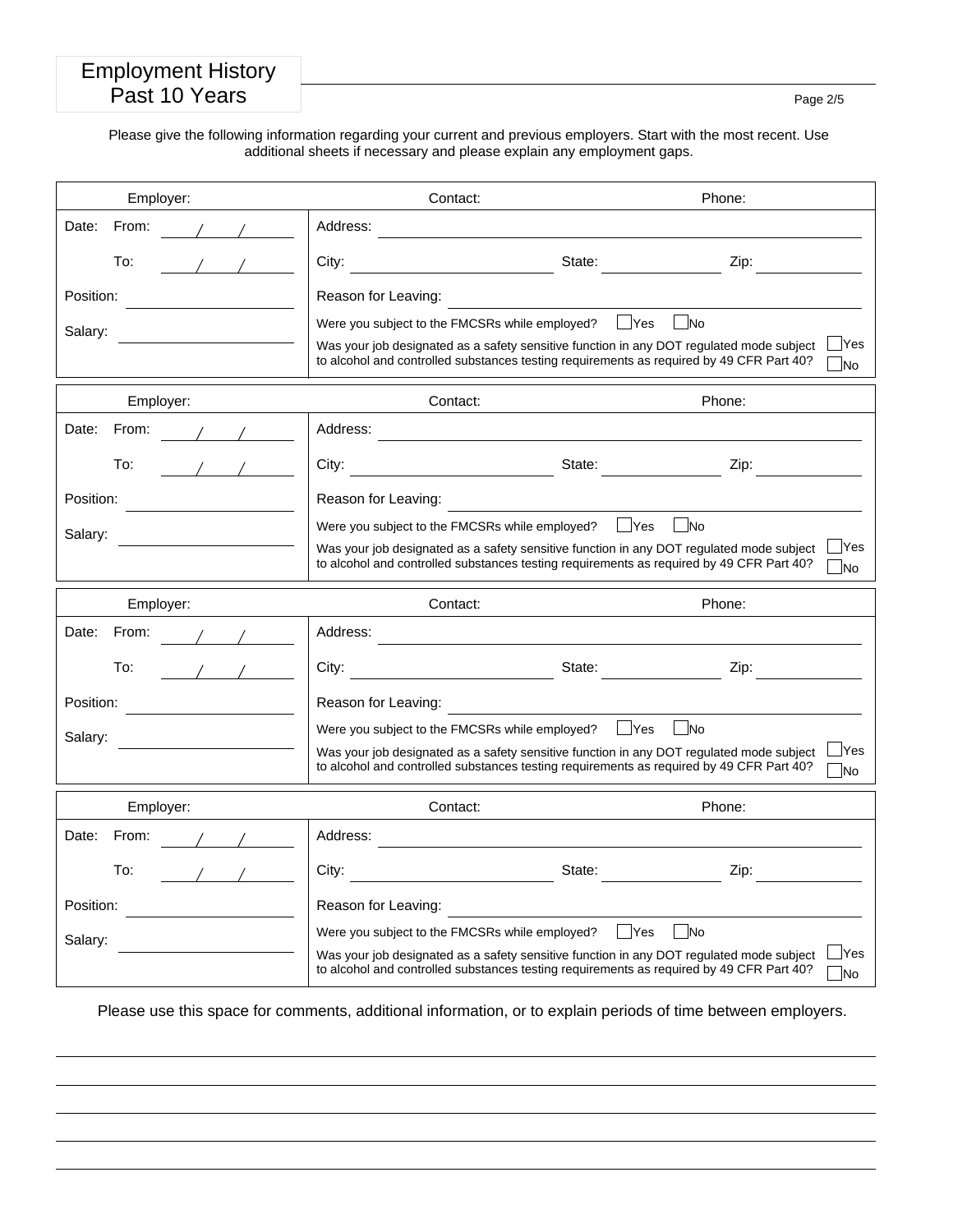# Driving Qualifications And Experience Page 3/5

| LICENSES HELD |  |
|---------------|--|
|---------------|--|

| LIUCINJEJ NELD                    |                                                  |                                                                      |                                                                  |                                                                                                                  |  |
|-----------------------------------|--------------------------------------------------|----------------------------------------------------------------------|------------------------------------------------------------------|------------------------------------------------------------------------------------------------------------------|--|
| State:                            | License No:                                      | the control of the control of the control of                         | Type:                                                            | <b>Expiration Date:</b>                                                                                          |  |
| State:                            | License No:                                      |                                                                      | Type:                                                            | <b>Expiration Date:</b>                                                                                          |  |
| State:                            | License No:                                      | <u> 1980 - Johann Barbara, martxa alemaniar a</u>                    | Type:                                                            | <b>Expiration Date:</b>                                                                                          |  |
| State:                            | License No:                                      | <u> Alban Alban A</u>                                                | Type:                                                            | <b>Expiration Date:</b>                                                                                          |  |
| <b>EQUIPMENT EXPERIENCE</b>       |                                                  |                                                                      |                                                                  |                                                                                                                  |  |
| <b>Equipment Class</b>            |                                                  | <b>Equipment Type</b>                                                | For How Long? (yrs)                                              | Total Miles (Approx.)                                                                                            |  |
| Tractor                           |                                                  |                                                                      |                                                                  |                                                                                                                  |  |
| Tractor w/ Two-Trailers           |                                                  |                                                                      |                                                                  |                                                                                                                  |  |
| <b>Straight Truck</b>             |                                                  |                                                                      |                                                                  |                                                                                                                  |  |
| Other                             |                                                  |                                                                      |                                                                  |                                                                                                                  |  |
|                                   |                                                  | In what states have you operated in the past three years?            |                                                                  | and the control of the control of the control of the control of the control of the control of the control of the |  |
|                                   |                                                  | Have you ever had your license revoked or suspended?                 | If so, when and where?                                           |                                                                                                                  |  |
|                                   |                                                  |                                                                      |                                                                  |                                                                                                                  |  |
| Why? (Please Explain)             |                                                  |                                                                      |                                                                  | <u> 1980 - Johann Stoff, amerikansk politiker (d. 1980)</u>                                                      |  |
|                                   |                                                  |                                                                      |                                                                  |                                                                                                                  |  |
|                                   | Have you ever been convicted of a felony?        |                                                                      | If so, when and where?                                           |                                                                                                                  |  |
| Why? (Please Explain)             |                                                  |                                                                      |                                                                  |                                                                                                                  |  |
|                                   |                                                  |                                                                      |                                                                  |                                                                                                                  |  |
|                                   | Have you tested positive for a pre-employment or | random Drug or Alcohol test in the past three years?                 | Yes<br>No.                                                       |                                                                                                                  |  |
|                                   | <b>Accidents And Violations</b>                  |                                                                      |                                                                  |                                                                                                                  |  |
| ACCIDENTS IN THE PAST THREE YEARS |                                                  |                                                                      | (List most recent first - attach additional sheets if necessary) |                                                                                                                  |  |
| Date:                             | Injuries?                                        | Fatalities?                                                          | Vehicle Type:                                                    |                                                                                                                  |  |
| Describe:                         |                                                  |                                                                      |                                                                  |                                                                                                                  |  |
| Date:                             | Injuries?                                        | Fatalities?                                                          | Vehicle Type:                                                    |                                                                                                                  |  |
| Describe:                         |                                                  |                                                                      |                                                                  |                                                                                                                  |  |
| Date:                             | Injuries?                                        | Fatalities?                                                          | Vehicle Type:                                                    |                                                                                                                  |  |
| Describe:                         |                                                  |                                                                      |                                                                  |                                                                                                                  |  |
|                                   |                                                  | TRAFFIC CONVICTIONS IN THE PAST THREE YEARS (Not parking violations) |                                                                  |                                                                                                                  |  |
| Date:                             | Where?                                           |                                                                      | Violation:                                                       | Penalty:                                                                                                         |  |
| Date:                             | Where?                                           |                                                                      | Violation:                                                       | Penalty:                                                                                                         |  |
| Date:                             | Where?                                           |                                                                      | Violation:                                                       | Penalty:                                                                                                         |  |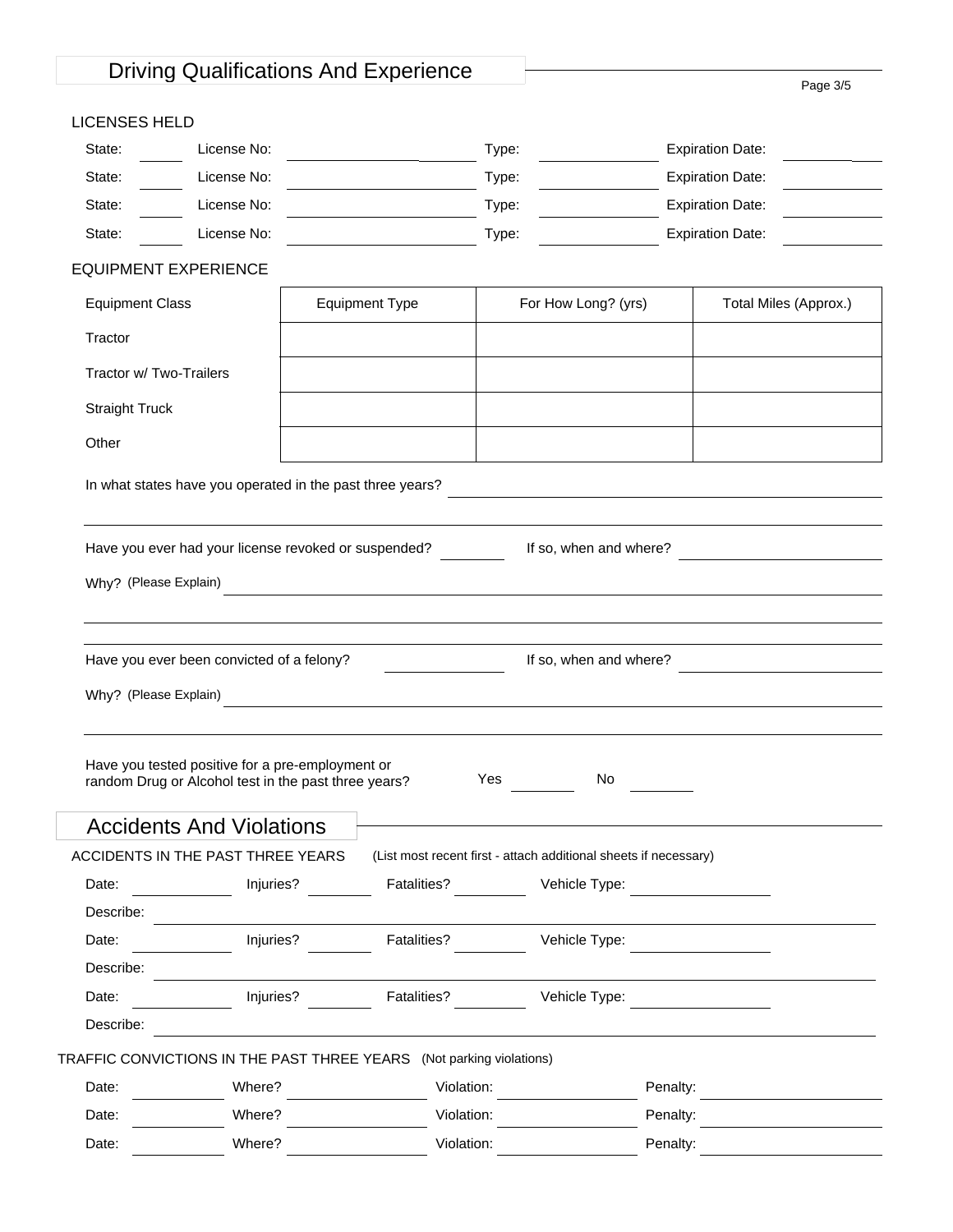## Education And Training Page 4/5

#### Please provide the following information about completed education, starting with the most recent.

| School or University | Years Completed | Field of Study | Graduate?<br>(yes or no) | When |
|----------------------|-----------------|----------------|--------------------------|------|
|                      |                 |                |                          |      |
|                      |                 |                |                          |      |
|                      |                 |                |                          |      |
|                      |                 |                |                          |      |

| Have you ever served in the military? | If so, when and what branch? |  |  |
|---------------------------------------|------------------------------|--|--|
|---------------------------------------|------------------------------|--|--|

Please list any training you have received that you think will benefit you in the position for which you are applying.

Please provide three personal references.

| Name | Years Known | Phone Number |
|------|-------------|--------------|
|      |             |              |
|      |             |              |
|      |             |              |

Please use the following space to list any experience or knowledge you have not mentioned previously, special accomplishments or comments you would like us to consider.